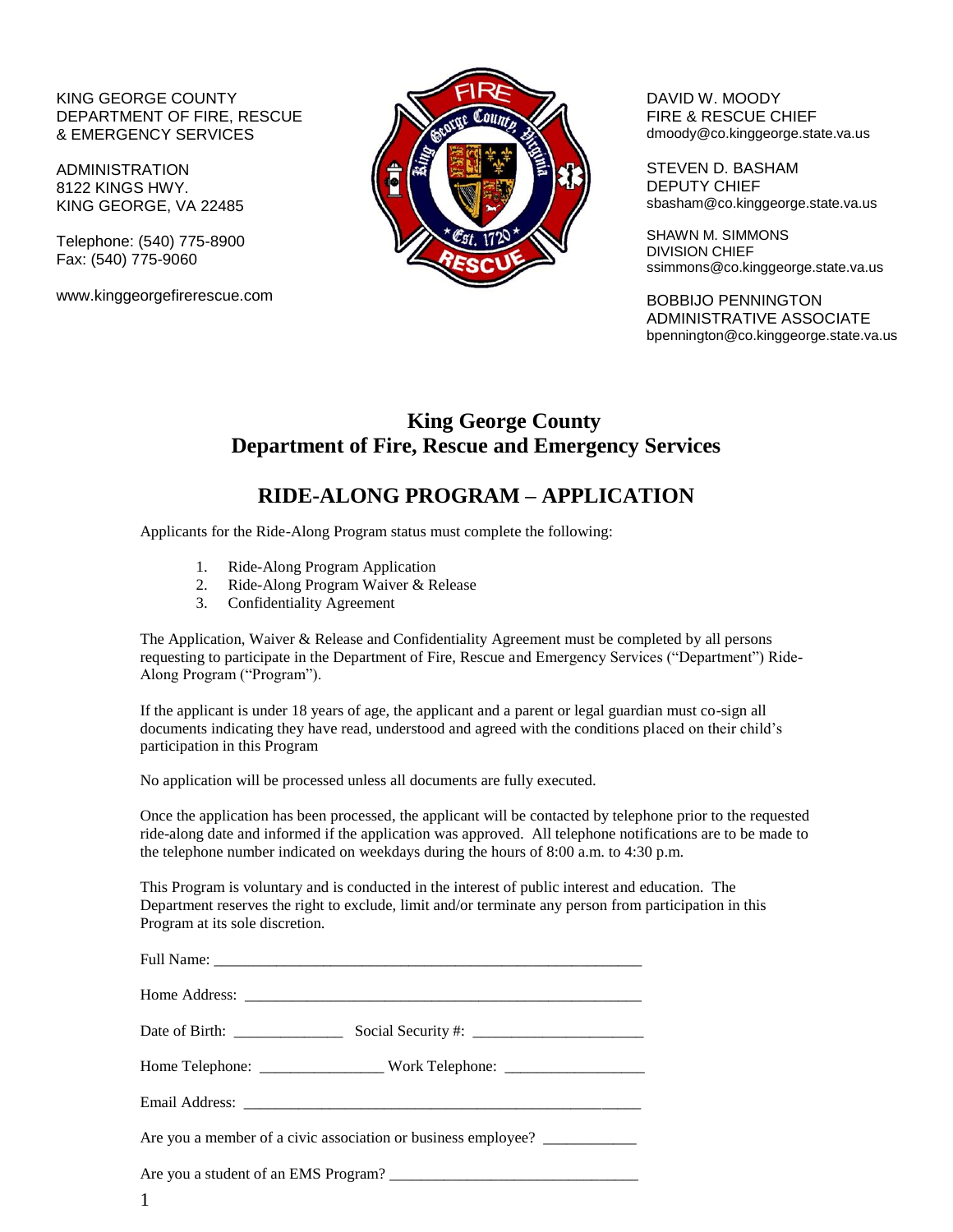| If yes, give name and position in organization:                                                                                                                                                                                                                                                 |  |  |  |  |  |
|-------------------------------------------------------------------------------------------------------------------------------------------------------------------------------------------------------------------------------------------------------------------------------------------------|--|--|--|--|--|
| If yes, please provide contact information for the EMS Program: ________________                                                                                                                                                                                                                |  |  |  |  |  |
|                                                                                                                                                                                                                                                                                                 |  |  |  |  |  |
| Date you request to ride: _______________________Hours of ride: _________________                                                                                                                                                                                                               |  |  |  |  |  |
|                                                                                                                                                                                                                                                                                                 |  |  |  |  |  |
| Have you previously ridden with this department? Yes ___ No ___ Number of times: ____                                                                                                                                                                                                           |  |  |  |  |  |
| Have you previously been refused participation in this program? Yes __ No __                                                                                                                                                                                                                    |  |  |  |  |  |
|                                                                                                                                                                                                                                                                                                 |  |  |  |  |  |
|                                                                                                                                                                                                                                                                                                 |  |  |  |  |  |
| In the event of an emergency, the following person(s) may be contacted:                                                                                                                                                                                                                         |  |  |  |  |  |
|                                                                                                                                                                                                                                                                                                 |  |  |  |  |  |
|                                                                                                                                                                                                                                                                                                 |  |  |  |  |  |
| I affirm that the information provided in this application is true and correct to the best of my knowledge<br>and belief:                                                                                                                                                                       |  |  |  |  |  |
|                                                                                                                                                                                                                                                                                                 |  |  |  |  |  |
| Telephone: $(Home)$ (Work) (Work)                                                                                                                                                                                                                                                               |  |  |  |  |  |
| *IF APPLICANT IS UNDER 18 YEARS OF AGE, THE INFORMATION BELOW IS REQUIRED:                                                                                                                                                                                                                      |  |  |  |  |  |
| who is requesting to participate in the Ride-Along Program of the George County Department of Fire,<br>to participate in the Ride-Along Program and agree to all the terms set forth above.                                                                                                     |  |  |  |  |  |
| I have read and understood all of the terms and conditions of the Application, Waiver & Release,<br>Confidentiality Agreement and other Program documents; and I have reviewed them with my child. I agree<br>to these terms and request permission for my child to participate in the Program. |  |  |  |  |  |
| (Date)<br>(Signature of Parent or Guardian – Notary required)                                                                                                                                                                                                                                   |  |  |  |  |  |
| COMMONWEALTH OF VIRGINIA,<br>COUNTY OF KING GEORGE, to-wit:                                                                                                                                                                                                                                     |  |  |  |  |  |
| The foregoing Ride-a-Long Program Waiver & Release was acknowledged before                                                                                                                                                                                                                      |  |  |  |  |  |
|                                                                                                                                                                                                                                                                                                 |  |  |  |  |  |
|                                                                                                                                                                                                                                                                                                 |  |  |  |  |  |

\_\_\_\_\_\_\_\_\_\_\_\_\_\_\_\_\_\_\_\_\_\_\_\_\_\_\_\_\_\_\_\_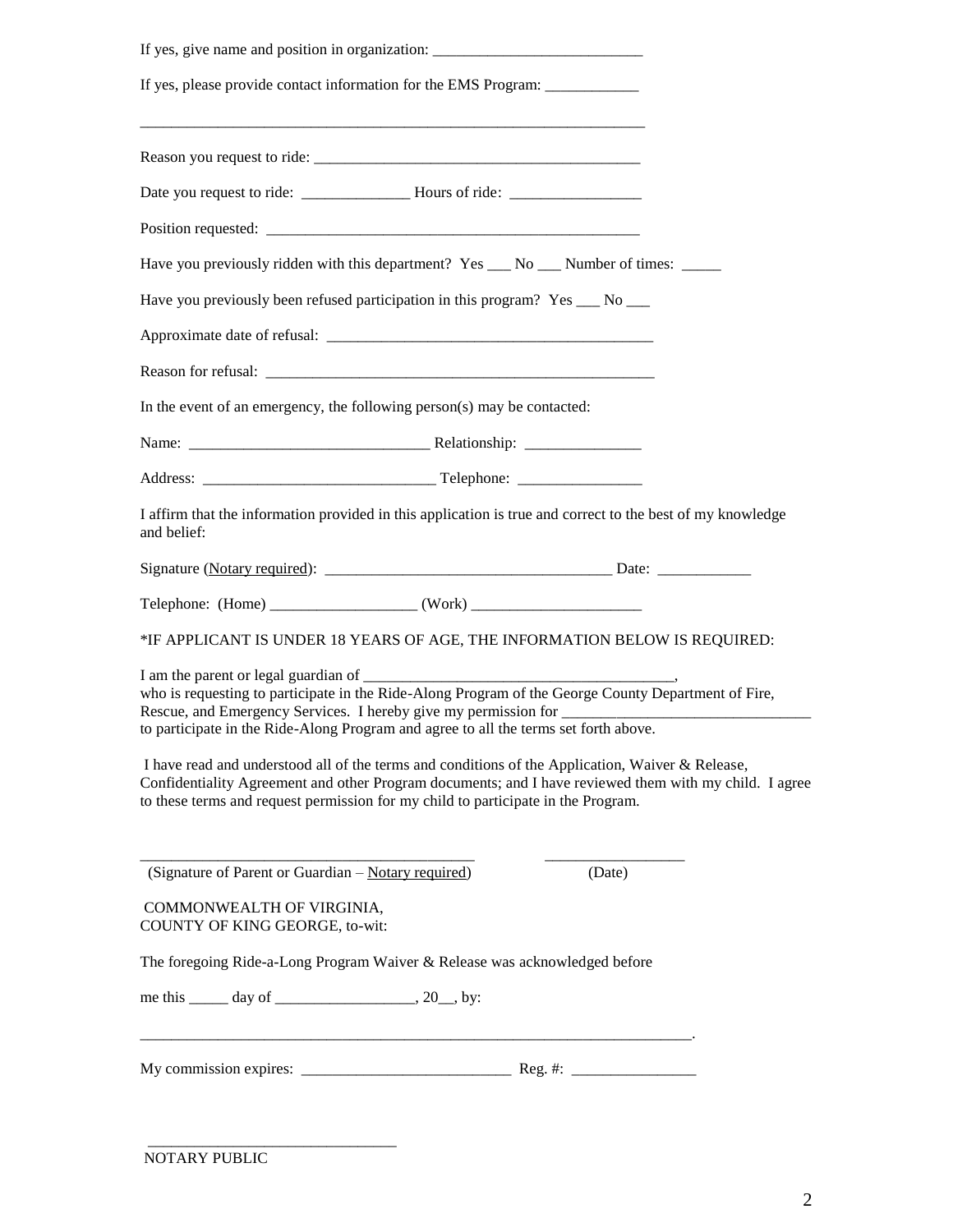#### **King George County Department of Fire, Rescue, and Emergency Services**

#### **RIDE-ALONG PROGRAM - APPLICATION**

#### **WAIVER & RELEASE**

In consideration of the County of King George and King George County Department of Fire, Rescue, and Emergency Services ("Department") granting me and/or my child permission to accompany a member of the Department as a participant in the Ride-Along Program ("Program"), I, on behalf of myself and/or my child, hereby waive any and all risks of harm and liability for damages, losses, personal injuries or death and/or property damages which I and/or my child might suffer, sustain or cause while participating in the Program. I further waive any and all claims, demands, actions, damages, or suits of law or equity of whatever nature which I and/or my child have or may ever have against the County of King George, the Department, and its or their elected officials, officers, volunteers, employees, departments, Offices and agents of all kinds, as a result of and/or in a way connected with my voluntary participation in the Program; and I hereby hold harmless such persons and entities.

I and/or my child further agree to hold the County of King George, the Department, and its or their elected officials, officers, volunteers, employees, departments, Offices and agents of all kinds, harmless, to pay all damages and to defend them against all claims of any kind, wherever and whenever brought or asserted; as a result of and/or in a way connected with my voluntary participation in the Program.

I further agree that I and/or my child will comply with all rules and regulations of the Program and any instructions or orders issued by members of the Department in connection with the Program. I certify that I and/or my child are fully aware of the risk involved in accompanying an employee during the performance of his/her duties.

I hereby acknowledge that I and/or my child fully understand the consequences of this waiver and that it is a voluntary and intelligent act on my part.

Date:  $\Box$ 

(Signature – Notary required)

\_\_\_\_\_\_\_\_\_\_\_\_\_\_\_\_\_\_\_\_\_\_\_\_\_\_\_\_\_\_\_\_\_\_\_\_\_\_ (Print Name)

\_\_\_\_\_\_\_\_\_\_\_\_\_\_\_\_\_\_\_\_\_\_\_\_\_\_\_\_\_\_\_\_\_\_\_\_\_\_ (Street Address)

(City, State & Zip)

COMMONWEALTH OF VIRGINIA, COUNTY OF KING GEORGE, to-wit:

\_\_\_\_\_\_\_\_\_\_\_\_\_\_\_\_\_\_\_\_\_\_\_\_\_\_\_\_\_\_\_\_\_\_\_\_\_\_

The foregoing Waiver of Civil Liability & Indemnification Agreement

was acknowledged before me this \_\_\_\_\_ day of \_\_\_\_\_\_\_\_\_\_\_\_\_\_\_\_, 20\_, by:

\_\_\_\_\_\_\_\_\_\_\_\_\_\_\_\_\_\_\_\_\_\_\_\_\_\_\_\_\_\_\_\_\_\_\_\_\_\_\_\_\_\_\_\_\_\_\_\_\_\_\_\_\_\_\_\_\_\_\_\_\_\_\_\_\_\_\_\_\_\_\_. My commission expires:  $\frac{1}{\sqrt{1-\frac{1}{2}}\sqrt{1-\frac{1}{2}}\sqrt{1-\frac{1}{2}}\sqrt{1-\frac{1}{2}}\sqrt{1-\frac{1}{2}}\sqrt{1-\frac{1}{2}}\sqrt{1-\frac{1}{2}}\sqrt{1-\frac{1}{2}}\sqrt{1-\frac{1}{2}}\sqrt{1-\frac{1}{2}}\sqrt{1-\frac{1}{2}}\sqrt{1-\frac{1}{2}}\sqrt{1-\frac{1}{2}}\sqrt{1-\frac{1}{2}}\sqrt{1-\frac{1}{2}}\sqrt{1-\frac{1}{2}}\sqrt{1-\frac{1}{2}}\sqrt{1-\$ 

\_\_\_\_\_\_\_\_\_\_\_\_\_\_\_\_\_\_\_\_\_\_\_\_\_\_\_\_\_\_\_\_ NOTARY PUBLIC

Approved:

\_\_\_\_\_\_\_\_\_\_ Observation Only

\_\_\_\_\_\_\_\_\_\_ Supervised Participation

Training Officer/Assistant Training Officer Date

\_\_\_\_\_\_\_\_\_\_\_\_\_\_\_\_\_\_\_\_\_\_\_\_\_\_\_\_\_\_\_\_\_\_\_\_\_\_\_\_\_\_ \_\_\_\_\_\_\_\_\_\_\_\_\_\_\_\_\_